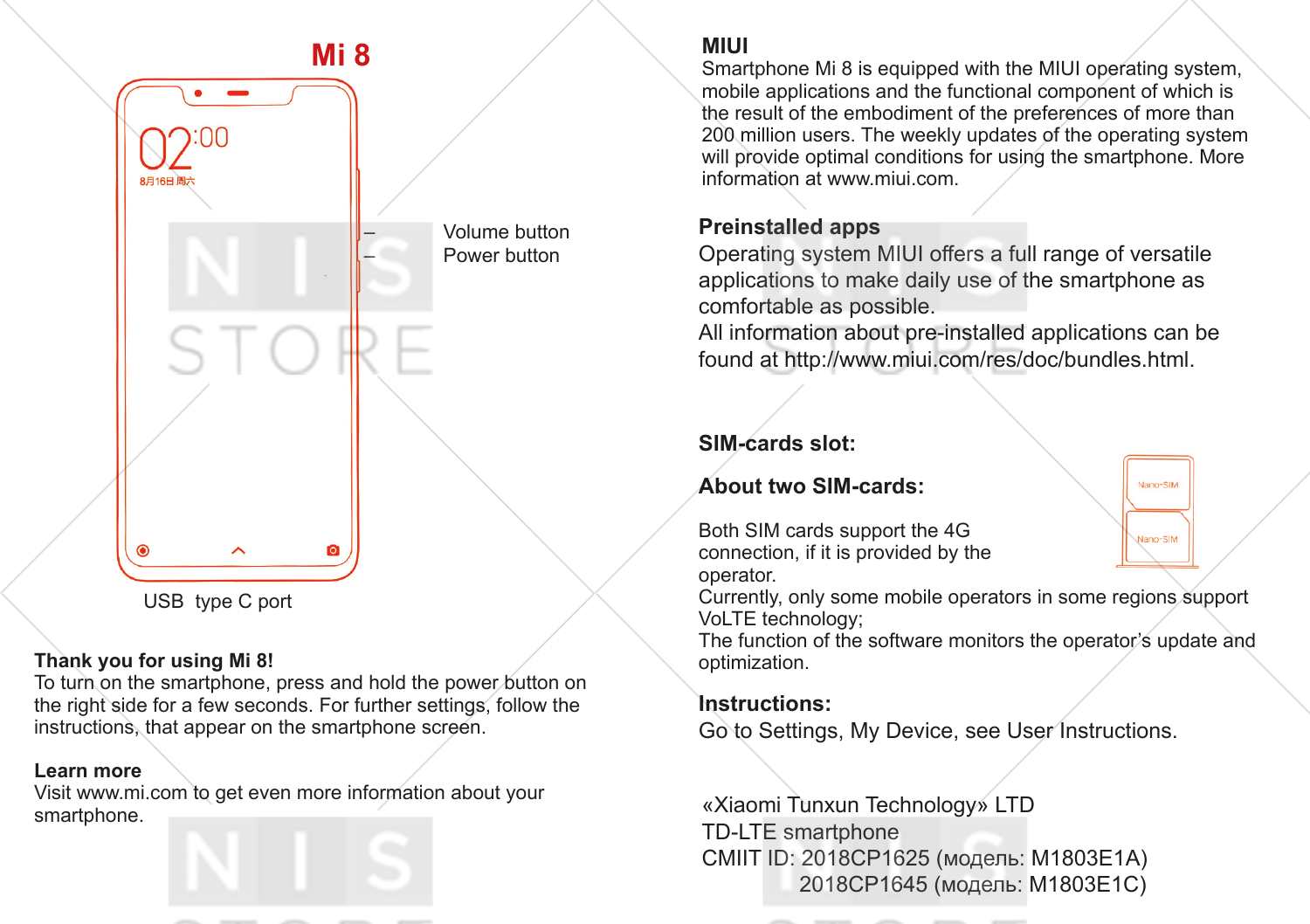- Before using the device, read all safety information for safe and proper use.
- Using of third-party power supplies (power adapter, batteries, etc.) not approved by the manufacturer, may result in fire, explosion, or other hazardous occurrences.
- Use the components, parts and accessories, that are approved by the manufacturer and compatible with this model of the smartphone.
- Use the device at a temperatures between 0 °C and 35 °C, keep the device and accessories within range of -20 °C to 45 °C. If the ambient temperature is too high or too low, it may cause a malfunction of the equipment.
- If the device is equipped with a non-replaceable battery, do not try to replace it yourself to avoid damage to the device itself or its battery. Replacing the battery can only be done at authorized service centers.
- Charge the device according to the data, indicated on the power adapter. Using other chargers may result in leakage of liquid from the battery, fire or damage to the charger.
- If the phone is fully charged, disconnect it from the charger and disconnect the charger from the wall socket. Do not charge the device for more than 12 hours.
- Do not throw away old batteries along with ordinary household waste. If the battery does not work properly, it may result a fire or explosion. Please dispose of this device, battery, and its accessories in accordance with local regulations.
- It is forbidden to disassemble, strike, squeeze or throw the device into fire. If there is a serious problem, stop using the device.
- Do not connect the battery contacts with metal objects

## **Security measures Security measures**

to avoid short circuits, injuries or burns, caused by overheating of the battery;

- Avoid overheating the battery, this could lead to an explosion;
- Do not disassemble, hit, squeeze the battery to avoid leakage from it, overheating or explosion;
- Do not throw the unit into a fire to avoid a fire or explosion;
- If the battery is deformed, do not use it.
- Please keep your phone dry.
- Do not repair the device yourself. In case of improper operation of the device or its components, consult Xiaomi after-sales service immediately or send your smartphone to the Xiaomi after-sales service center for testing and maintenance.
- When connecting other devices to your smartphone, read the connection procedure section in the user's manual. Do not connect third-party devices to your smartphone.



To avoid hearing damage, do not use high levels of volume for a long time.

# **Toxic and harmful substances**

| Harmful and toxic substances |    |                |      |     |      |
|------------------------------|----|----------------|------|-----|------|
| Pb                           | Hg | C <sub>d</sub> | CrV1 | PBB | PBDE |
|                              |    |                |      |     |      |
|                              |    |                |      |     |      |
|                              |    |                |      |     |      |
| $\check{ }$                  | Ω  |                |      |     |      |
|                              |    |                |      |     |      |

These tables are provided in accordance with SJ/T 11364.

A: toxic and harmful substances in all components of this device contained in quantities below the threshold according to GB/T 26572.

X: the presence of toxic and harmful substances in at least one component of this device in an amount exceeding the threshold according to GB/T 26572. However, there is currently no method for replacing the residue of harmful substances, this device meets the environmental requirements RoSH standard.